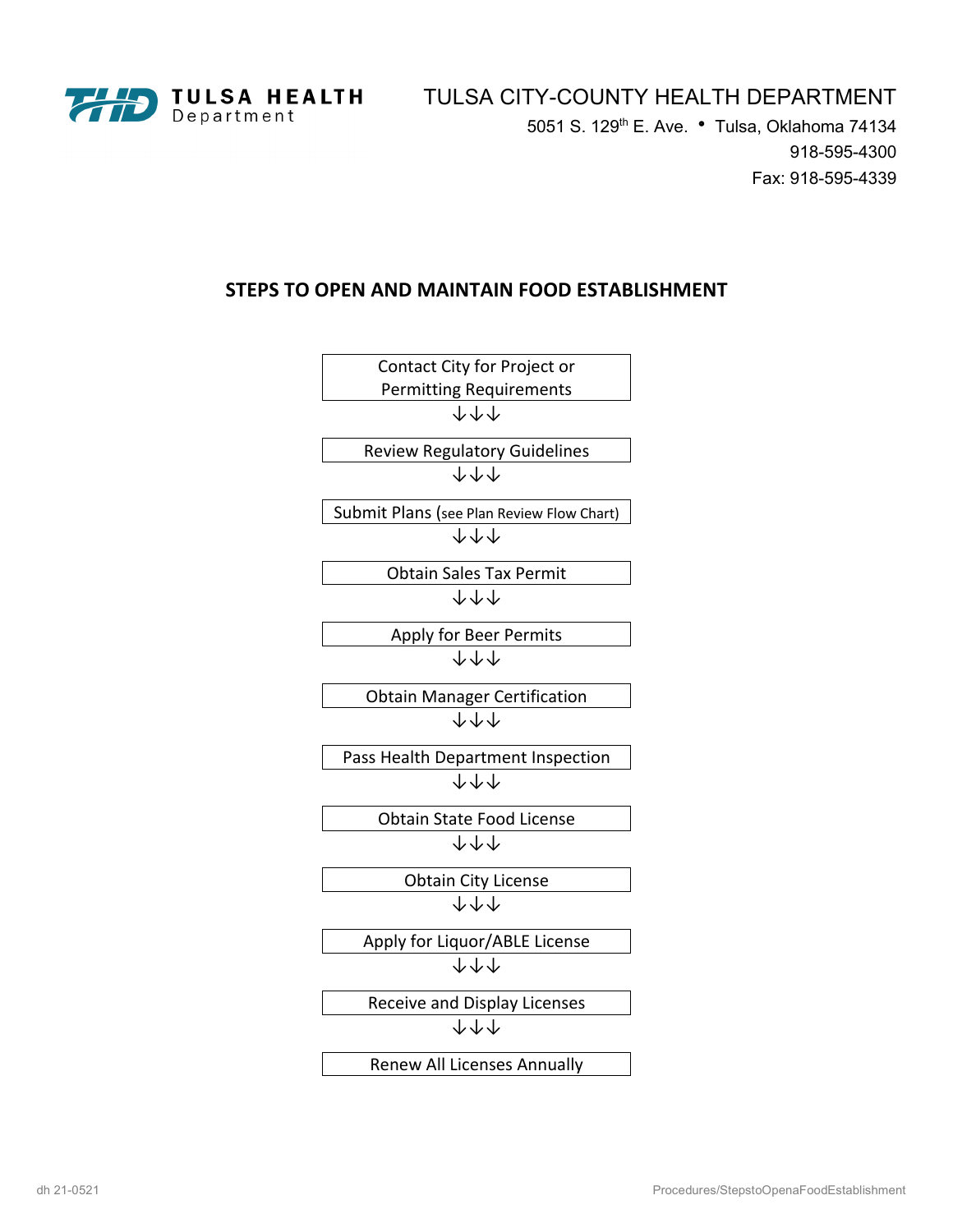# **TULSA COUNTY AGENCY RESOURCES**

## **Tulsa City-County Health Department**

Food Protection Services 5051 S. 129<sup>th</sup> E Ave Tulsa, OK 74134 Phone: 918-595-4300 Fax: 918-595-4339 Monday through Friday, 8 a.m. to 4 p.m. Website: https://www.tulsa-health.org/food-safety

## **Alcoholic Beverage Laws Enforcement (ABLE) Commission** Oklahoma City office

3812 N. Santa Fe Ave., Suite 200 Oklahoma City, Oklahoma 73118 Office: 405-521-3484 Fax: 405-521-6578 TOLL FREE NUMBER: 1-866-894-3517 Website: https://www.ok.gov/able/

| <b>Oklahoma State Department of Health</b>                                          |                           |  |
|-------------------------------------------------------------------------------------|---------------------------|--|
| <b>Consumer Protection Division</b>                                                 | <b>Physical Location:</b> |  |
| <b>Mailing Address:</b>                                                             | 123 Robert S. Kerr Ave.   |  |
| PO Box 268815                                                                       | <b>Suite 1702</b>         |  |
| Oklahoma City, OK 73126                                                             | Oklahoma City, OK 73102   |  |
| Contact Information:                                                                |                           |  |
| Phone: 405-271-5243                                                                 |                           |  |
| Fax: 405-271-5286                                                                   |                           |  |
| Email: CHSLicensing@health.ok.gov                                                   |                           |  |
| Website: https://www.ok.gov/health/Protective Health/Consumer Health Service/Foods/ |                           |  |
|                                                                                     |                           |  |

| <b>Oklahoma Tax Commission (OTC)</b>          |                                            |  |
|-----------------------------------------------|--------------------------------------------|--|
| Oklahoma City Office                          | Tulsa Office                               |  |
| 2501 N Lincoln Boulevard                      | 440 South Houston, 5th Floor               |  |
| Oklahoma City, OK 73194                       | Tulsa, OK 74127                            |  |
| <b>Connors Building, Capital Complex</b>      | Phone: 405-521-3160                        |  |
| (NW Corner Building of Complex)               | Monday through Friday: 8 a.m. to 4:30 p.m. |  |
| Phone: 405-521-3160                           |                                            |  |
| Monday through Friday: 7:30 a.m. to 4:30 p.m. | Website: https://www.ok.gov/tax/           |  |
| $- - -$<br>.                                  |                                            |  |

### **City of Tulsa**

175 E. 2nd Street, Tulsa, OK 74103 Phone: 918-596-9456 Monday through Friday: 8 a.m. to 4 p.m. Website: https://www.cityoftulsa.org/government/departments/development-services/permitting/

# **City of Broken Arrow**

220 S First Street, Broken Arrow, OK 74012 Phone: 918-259-8333, press 0 Monday through Friday: 8 a.m. to 4 p.m. Website: https://www.brokenarrowok.gov/business/business-registration-licensing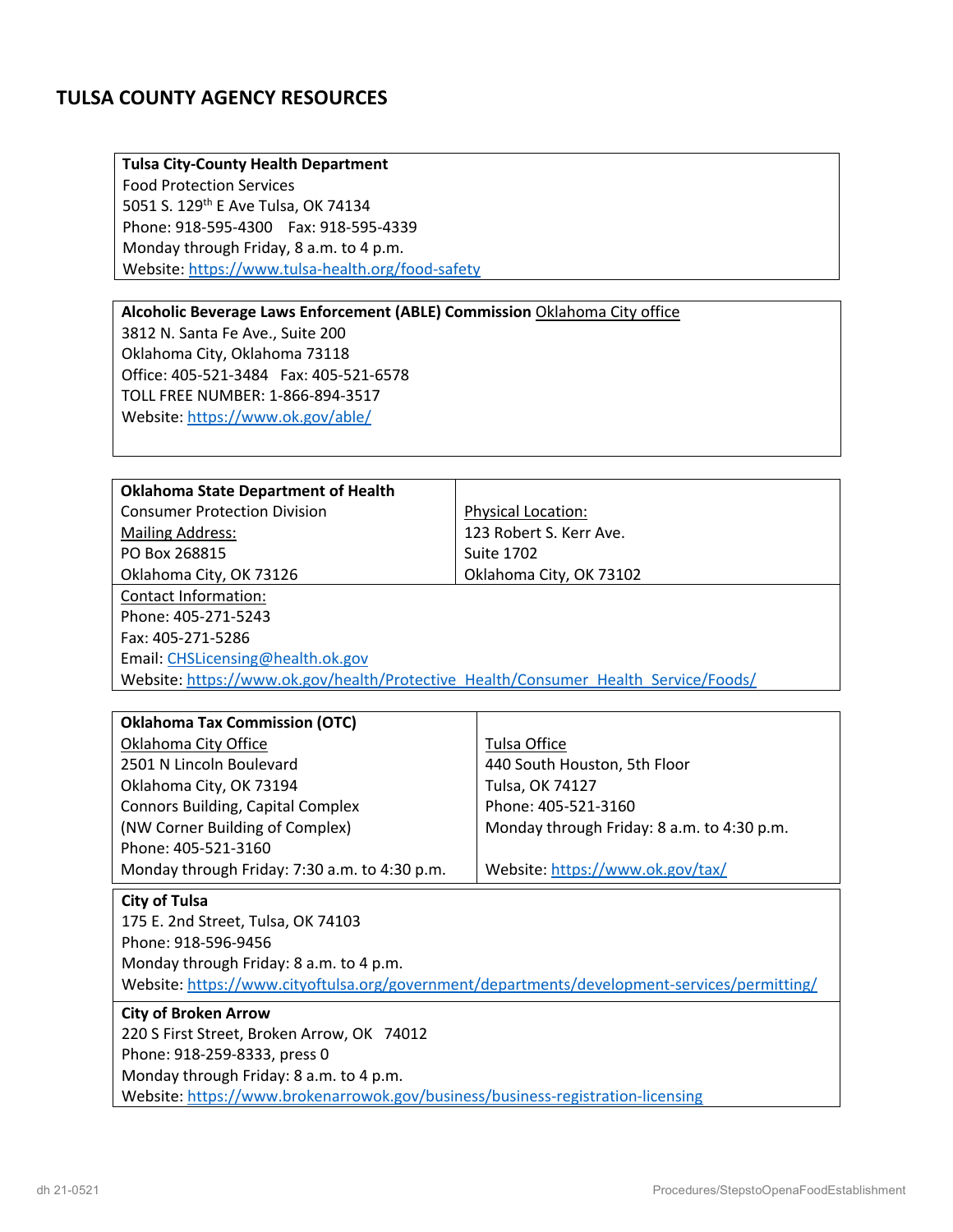# **Tulsa County Food Establishment Guidance**

## *Please consult with the appropriate agency regarding individual situations.*

*NOTE: Some of the information outlined below may not apply to your business model. For example: an alcohol license isn't necessary if establishment will not be selling alcoholic beverage and some municipalities in Tulsa County don't require city licenses.*

**1. CHECK ZONING –** Ensure that the establishment site is zoned for food establishment use. Check with the city planning and permit office.

Each city reviews applications to determine what type of businesses can exist at addresses provided. If the property is not zoned for planned use, additional steps will be required to change or update the designation before construction begins.

In Tulsa County, zoning changes are handled by the Tulsa Planning Office - Indian Nations Council of Governments (INCOG) Phone: 918-584-7526

Website: http://www.incog.org/index.html

**2. CHECK BUILDING, SITE CONSTRAINTS AND CERTIFICATE OF OCCUPANCY –** Depending on the business location there may be additional limitations to the type of activities that can occur on that property (not related to Zoning).

A City Planning Examiner will evaluate the effect that the proposed construction or remodel would have on the building and/or neighborhood and identify any special stipulations that should be imposed.

*Example: existing limitations on how close a medical marijuana dispensary can be located to schools, churches, or childcare facilities.* 

**3.** REVIEW REGULATORY GUIDANCE – Ensure that establishment complies with required regulations in order to promote health and safety and set your business up for success.

**State Regulations:** "Rules for Food Service Establishments (OAC 310:257)," from the Oklahoma State Department of Health (OSDH) available online at:

https://www.ok.gov/health2/documents/CPD-OSDH%20257%20FDA2009%20Finalized%208-31-11.pdf

Also contact the Tulsa Health Department (THD), Food Protection Services Program at 918-595-4300 for additional assistance. Some Tulsa County cities have additional requirements in their local ordinances.

**4. SUBMIT PLANS –** To construct, remodel, or convert a location into a food or manufacturing establishment, plans must be reviewed and approved by the THD Food Protection Services Program to ensure compliance with applicable city and state codes.

Requirements plan submission:

Fill out a Plan Review Application (Food or Mobile Establishment)

*Brick & Mortar Establishment:* https://www.tulsa-

health.org/sites/default/files/page\_attachments/Plan%20Review%20Application%20Establishment%2018-0327.pdf *Mobile Establishment: https://www.tulsa-*

*health.org/sites/default/files/page\_attachments/Plan%20Review%20Application%20Mobile.pdf*

## **Application Fee: \$425**

PDF plan drawings and application may be sent to  $PlanReview@tulsa-health.org$ 

If submitting paper copies, Broken Arrow requires three sets of plans for and for all other cities submit two (2) sets of plans.

**Contact**: THD Plan Review Coordinator or FPS Supervisor with any questions at 918-595-4300. No construction or remodel work should begin until after plans have been reviewed and approved by THD.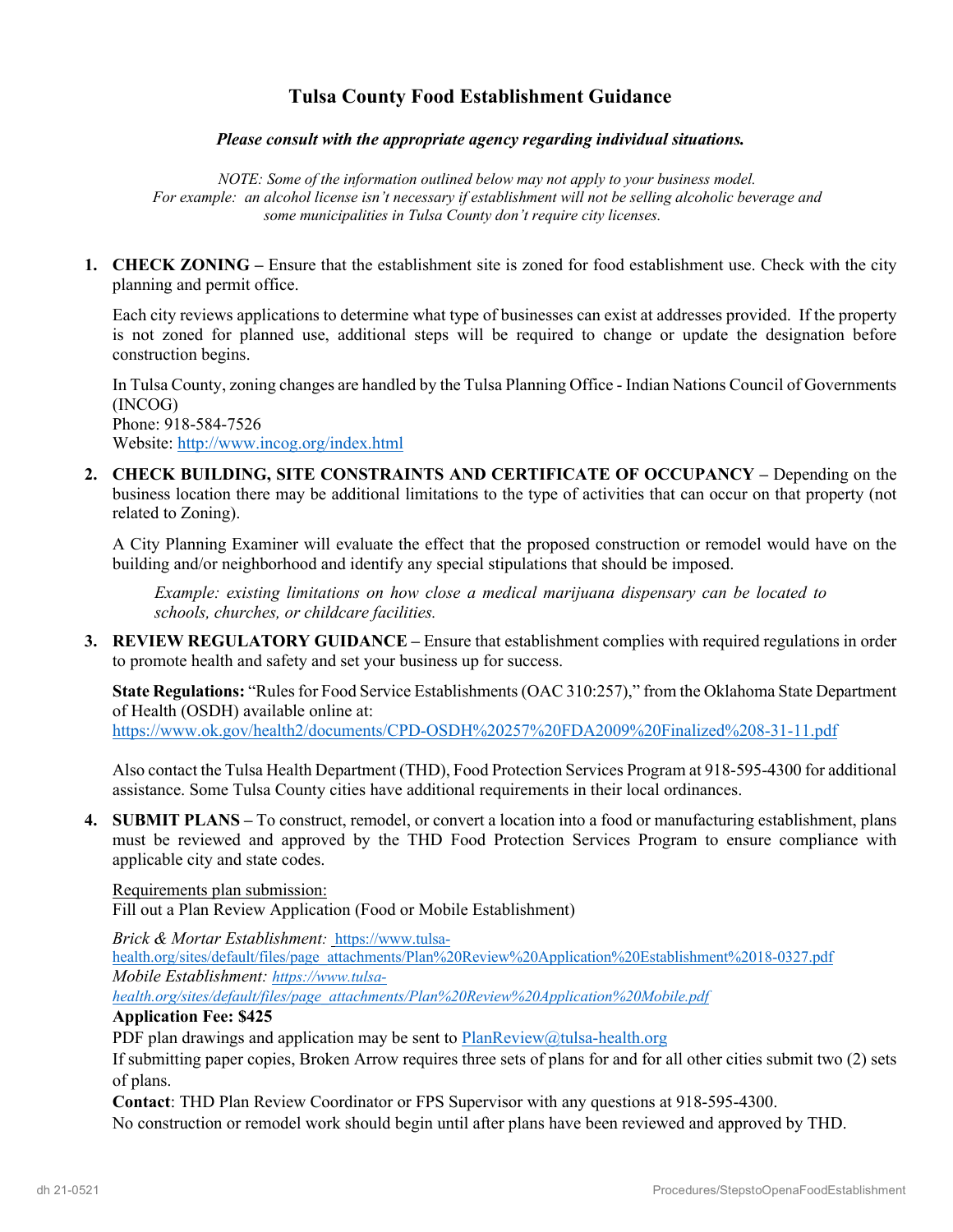*Note: the plan review process helps to ensure that your resources are used wisely. A personal consultation or preliminary meeting may help to eliminate costly mistakes during the construction, remodel, or conversion of your establishment.* 

Remember to contact other City Permit or Inspections Service programs to find out if there are other requirements for*:* Building, Plumbing, Electrical, Mechanical, Fire, Parking, Alarms, Signage.

**5. OBTAIN SALES TAX PERMIT –** Contact the Oklahoma Sales Tax Commission. Applications available online at: https://www.ok.gov/tax/Online\_Services/Online\_Business\_Registration.html

Allow 5 days minimum, if applying online. Filing in person is recommended for expedited service.

**6. REQUEST ALCOHOL LICENSE –** Contact ABLE Licensing Department to process alcohol licenses, renewals, or change applications.

*The ABLE website is a resource to help you understand the alcohol laws of Oklahoma and licensing process.* https://www.ok.gov/able/Licensing\_and\_Application/index.html

*License Application*: https://www.ok.gov/able/Licensing\_and\_Application/Application\_Types.html

*Note: Additional City and/or County Alcohol License may be required. Please check with local jurisdiction regarding this requirement and application process.* 

**7. ACQUIRE FOOD MANAGER CERTIFICATE –** For guidance and a list of accepted ANSI-accredited training programs, refer to: https://www.tulsa-health.org/food-safety/food-classes-and-permits/managers-certification or call THD at 918-595-4300.

The Original Certificate should be posted in the food establishment – photocopies not accepted.

NOTE: *Managers Certification verifies that a manager or person-in-charge has sufficient food safety knowledge to protect the public from foodborne illness. Certificate must be obtained within 30 days of the health department licensing inspection. Ideally, this course should be taken prior to establishment opening.* 

**8. PASS HEALTH DEPARTMENT INSPECTION –** once the establishment has been properly constructed and meets all required standards (see Step 2, 3, and 4), contact the THD at 918-595-4300 to schedule an inspection. If unaware of assigned inspector, be prepared to provide the business address.

*At a minimum allow three to four business days' notice when scheduling appointments with the inspector.* 

Upon passing inspection, an Application for Food Establishment License (ODH Form 828) will be issued. If the establishment is in a municipality with a City License (Tulsa, Broken Arrow, or Bixby), the inspector will also issue an application for a City Food License.

- **9. OBTAIN LICENSES –** THD inspectors will collect license payment(s) at time of inspection.
	- **OSDH Food License** check or money order for \$425 payable to OSDH.
	- **City Food License –** issued for establishments within the city limits of Tulsa, Broken Arrow, or Bixby.

The inspector will provide applicable city license fee amounts when the licensing appointment is made. Please have a copy of the establishment's sales tax permit available for the inspector at time of licensing.